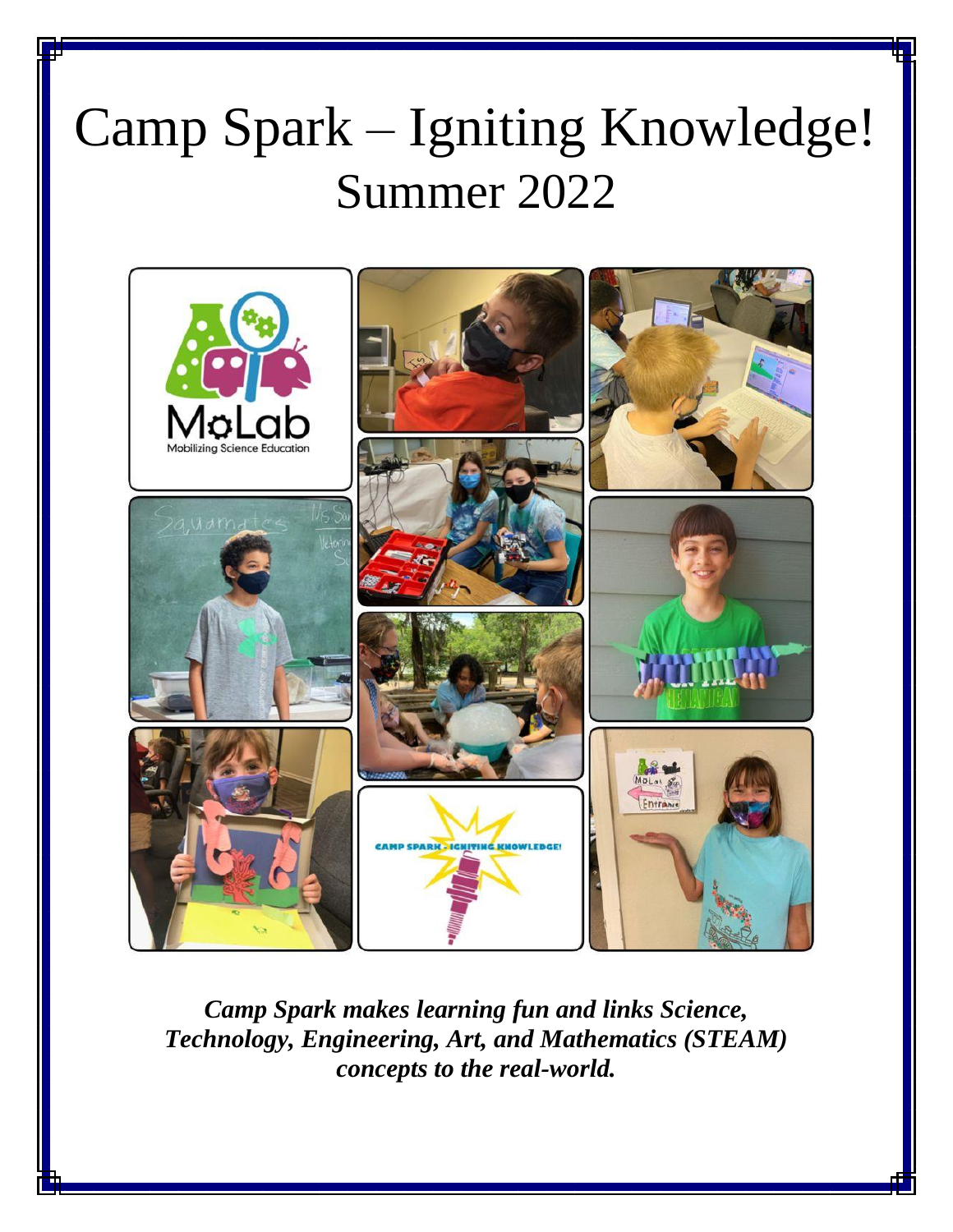#### **ABOUT**

MoLab, Inc.'s Camp Spark – Igniting Knowledge! is offered when students in Leon County are on school breaks for the fall, winter, spring, and throughout the summer. Sessions are presented at a local school or organization. The Summer Camp Spark 2022 session will be located at Saint Paul's United Methodist Church at 1700 North Meridian Road, Tallahassee, FL 32303 during weeks 1-4 and 9-10. For weeks 5-8, camp will be hosted at Cornerstone Learning Community located at 2524 Hartsfield Road, Tallahassee, FL 32303. Please see page 3 for the dates of each week.

Summer Camp Spark will offer students 5 years old through the 8th grade the opportunity to participate in art and science activities in a fun, interactive, and safe environment. Each weekly session will present campers the opportunity to explore science through creative play, experimentation, and inquiry-based learning experiences. The sessions present age-appropriate curriculum and are designed to provide students with engaging educational activities that are both informative and entertaining.

Camp sessions are staffed by certified school teachers and/or MoLab, Inc. educators. MoLab, Inc. conducts Level 2 background screenings on all employees/volunteers and maintains a 1:9 adult to child ratio. Weekly sessions are offered by rising grade level and each day will present a new experience with age-appropriate activities.

*Camp Spark makes learning fun and links Science, Technology, Engineering, Art, and Mathematics (STEAM) concepts to the real-world.*

#### **HOW TO REGISTER**

Registration begins March 9, 2022. Our Camps fill on a first-come, first-served basis. Please register early as Camps fill quickly. A \$35 **nonrefundable deposit** is required to register for each session, which is subtracted from the total Registration Fees. Complete payment, including Camp tuition and other related fees, for Camp sessions Weeks 1-4 are due by May 27, Camp sessions Weeks 5-8 by June 24, and Camp sessions Week 9-10 are due by July 22. Clients may also choose to pay in full at the time of Registration. Please note that the client is responsible for the balance unless cancelations are received 2 weeks prior to the start date of a session.

Refunds will only be given up to 2 weeks prior to the start of a session **minus the \$35 nonrefundable deposit**. Payments become **nonrefundable within two weeks** of the Camp start date.

Please complete one registration form for each Camper (photocopies are acceptable).

Select **Camp sessions based on the grade level that the Camper will be entering in the fall of 2022.** Be sure to include title, code, and correct fees on the Registration Form. If registering more than one child, deduct a **\$10 per week Sibling Discount** from the lesser of your children's tuition subtotals.

Registration Forms (page 8) can be mailed or emailed. To pay by check or money order, please send completed Registration Forms and payment by mail to **1700 N. Monroe Street Suite 11-223, Tallahassee, FL 32303.** 

Credit card payments must be made at www.tallymolab.org using MoLab's PayPal account. After completing your PayPal transaction, please write the confirmation sequence on the Registration Form. **In order to ensure that your child's spot is secured, you must send the Registration Form via email to aimee@tallymolab.org as soon as the payment transaction is completed**.

**Payments received in full will be sent a MoLab receipt by email. For clients choosing to pay only the deposit, account invoices will be emailed** upon Registration showing the remaining balance due. All Campers must have an Authorization to Pick Up Camper Form and COVID-19 Release & Waiver of Liability on file. Campers requiring medication to be administered during Camp hours must also have a completed Authorization to Administer Medication Form (only oral medications will be administered). All appropriate Forms should be returned to MoLab prior to the session start date. Please return by mail or email. Camp paperwork is available online at www.tallymolab.org.

If a Camp session is full, you may request to be put on a waiting list. If a Camp must be cancelled due to minimum enrollment requirements, an alternative session can be selected, space permitting, or payment will be refunded.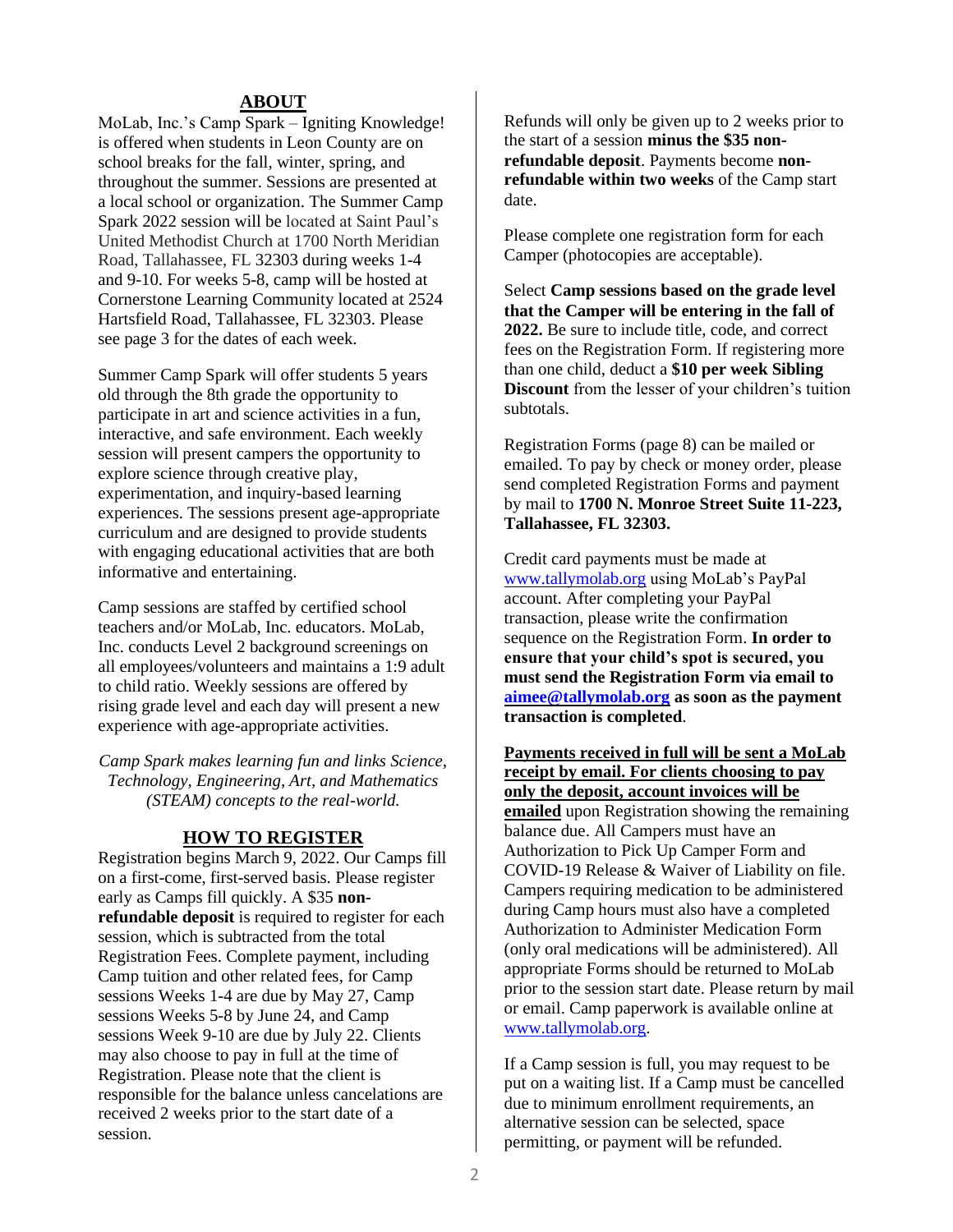## **CAMP DAYS, HOURS, & FEES**

Monday – Friday\* Full day sessions:  $9 a.m. - 4 p.m.$ Drop Campers off starting at 8:45 a.m. and pick up by 4:15 p.m. \$190 per weekly session

Each additional sibling receives a weekly \$10 Sibling Discount deducted from the lesser of your children's subtotals.

*\* Week 1 and Week 6 are four-day sessions due to State Holidays. The rate for this week is \$155.*

Sessions are offered according to the Grade Level the Camper is entering for fall 2022: PreK5-1 Camps Grade 2-3 Camps Grade 4-5 Camps Grade 6-8 Camps

#### **CAMP SESSIONS**

Week 1: May 31 - June 3\* Week 2: June 6 - 10 Week 3: June 13 - 17 Week 4: June 20 - June 24 Week 5: June 27 - July 1 Week 6: July 5 - 8\* Week 7: July 11 - 15 Week 8: July 18 - 22 Week 9: July 25 - 29 Week 10: August  $1 - 5$ 

Special lab fees may apply to certain sessions. Please check in the session descriptions section of



Extended Care is available to accommodate busy schedules. Campers enrolled in Pre-Camp care may sign-in as early as 7:45 a.m. For afternoon care, Post-Campers may be signed out any time before 6 p.m. Pre-Camp – 7:45 a.m. to 9 a.m. \$5/day or \$20/week Post-Camp  $-4$  p.m. to 6 p.m. \$5/day or \$20/week Campers must be picked up by 4:15 p.m. unless they are enrolled in Post-Camp, in which case, they must be picked up by 6 p.m. to avoid a \$1/minute late charge.

#### **SUMMER CAMP GUIDELINES**

Please see the Summer Camp Guidelines at www.tallymolab.org for additional information including MoLab's **COVID-19 Safety Procedures.** 

#### **LOCATION AND PARKING**

Campers will be dropped off and picked up at Saint Paul's United Methodist Church located at 1700 North Meridian Road, Tallahassee, FL 32303 during weeks 1-4 and 9-10. Parking is available behind the building and is accessible from Tharpe Street or the Lake Ella entrance. For weeks 5-8, campers will be dropped off at Cornerstone Learning Community located at 2524 Hartsfield Road, Tallahassee, FL 32303. Parking is available in front of the west building where camp is located. Please see the Camp Guidelines for additional information.

#### **VOLUNTEER OPPORTUNITY FOR HIGH SCHOOL STUDENTS**



Are you looking for something fun to do this summer? Do you need to earn volunteer hours? Would you like to gain some professional experience working in an exciting environment? Students entering the 9 through 12 grades are eligible for our Counselors-In-Training Program!

You must pre-register and attend a training session on Wednesday, May 25 from 2:30 p.m. to 4:30 p.m. at Saint Paul's United Methodist Church. Each volunteer is responsible for completing a Level 2 background clearance. There is a one-time fee for the program which covers the expense of the screening.

Call or email Aimee Hills for additional details and to register for the Counselors-In-Training Program (850) 591-6362 or aimee@tallymolab.org.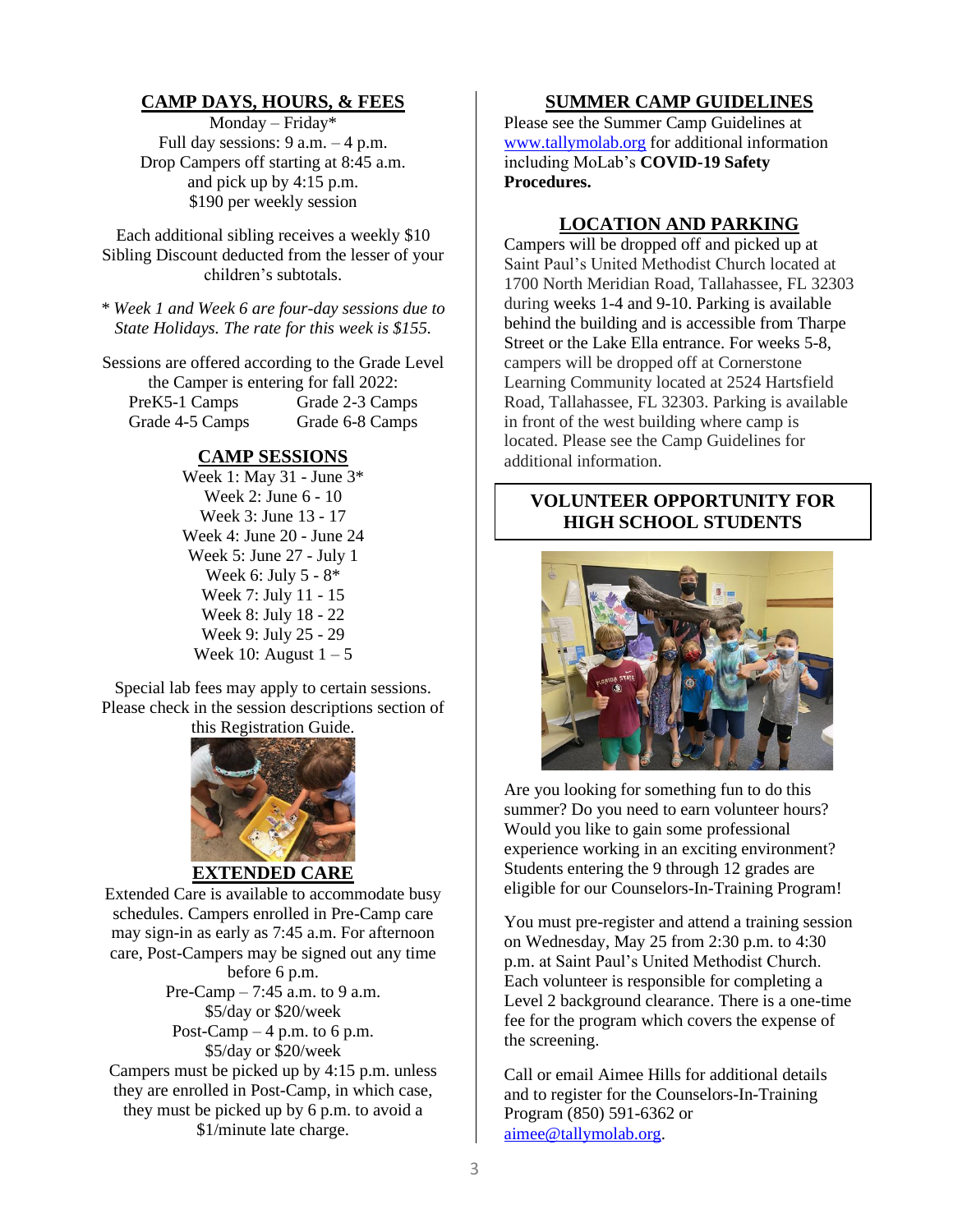# **GRADES PREK5-1 CAMP SESSIONS**

(FULL DAY SESSIONS ONLY)

#### *ArtLab*

Enjoy a week of scientific investigation with an artistic twist! Experiment with combining the primary colors of light, trick the eye with optical illusions, create and paint your own salt sculpture, make 3D recycled art, and mix up your own colors!

**A1D: May 31 – June 3 \*\*NO CAMP ON MAY 30 which is a state holiday. Rate for week 1 is \$155.** 

#### *Mess-Adventures in Science*

What could be more fun than projects that are bound to be a bit messy?!

Paint with bubbles, launch water balloons, mix up slime, cause explosions, create muddy suspensions, and explore anatomy Grossology – you can't beat this science mess hall! **A2D: June 6 – 10** 

#### *Lightyear Space Camp*

Discover the wonders of the universe as you blast about exploring the sun, stars, planets, and beyond! Create a space commander suit, make a solar oven, eat an edible comet, and other out-of-this-world activities. **A3D: June 13 – 17** 





#### *Animal Kingdoms*

From the cute to the creepy we will discover the many creatures that roam the earth and oceans. Explore amazing adaptations, ingenious animal engineering, dramatic defense mechanisms, and colorful climates. You will be busy bees as you build, create, and investigate; plus enjoy live encounters! **A4D: June 20 – 24**

#### *Globe Trotters*

Saddle up for a journey around the world! Discover amazing cultures and climates as you get hands-on learning how jaguars are adapted for the Columbia rainforest, explore the Saharan Desert and create a sandstorm, discover carnivorous plants in Australia, and much more!

**A5D: June 27 – July 1** 



#### *Sweet Shop Science*

It's a week of yummy, sticky, and colorful discoveries with sweet treats! Enjoy an assortment of edible and not-so-edible experiments in candy chemistry, make a fruit battery, mix up a smoothie, clean a penny with cola, and explode a soda geyser! **A6D: July 5 – 8 \*\*NO CAMP ON JULY 4 which is a state holiday. Rate for week 6 is \$155.** 



#### *Gaming Explorations*

Enjoy a week of scientific discovery with your favorite gaming characters! Engineer a Minecraft inspired tower, create Roblox pixel art, build a Super Mario race cart, and use chemistry to hatch a Pokéball! Plus, use the MacLab to try some coding of your own!

**A7D: July 11 – 15** 

#### *Little Wizards*

Abracadabra, poof! It's a week of magical discoveries that is sure to inspire both muggles and magicians. Mix up potions that fizz and sparkle, use math skills to learn card tricks, explore the power of plants, and discover some magical creatures! **A8D: July 18 – 22** 

#### *Marvel Mania*

Explore the science behind our favorite superheroes! How do polymers help Spiderman spin his web? What's the science behind Captain America's shield? How is Hulk's brain affected by his transformation? Design your own characters, test your superhero skills, and adorn your gear for a Cosmic Costume party on Friday it's a smashing good time! **A9D: July 25 – 29** 



# *Spark Smorgasbord*

We still have a whole week of summer vacation and here's a good way to spend it. Let's get hands-on with your favorite STEAM activities! Build rockets, concoct chemical reactions, construct a tower, go on a critter hunt – the exploration opportunities are endless!

**A10D: August 1 – 5**

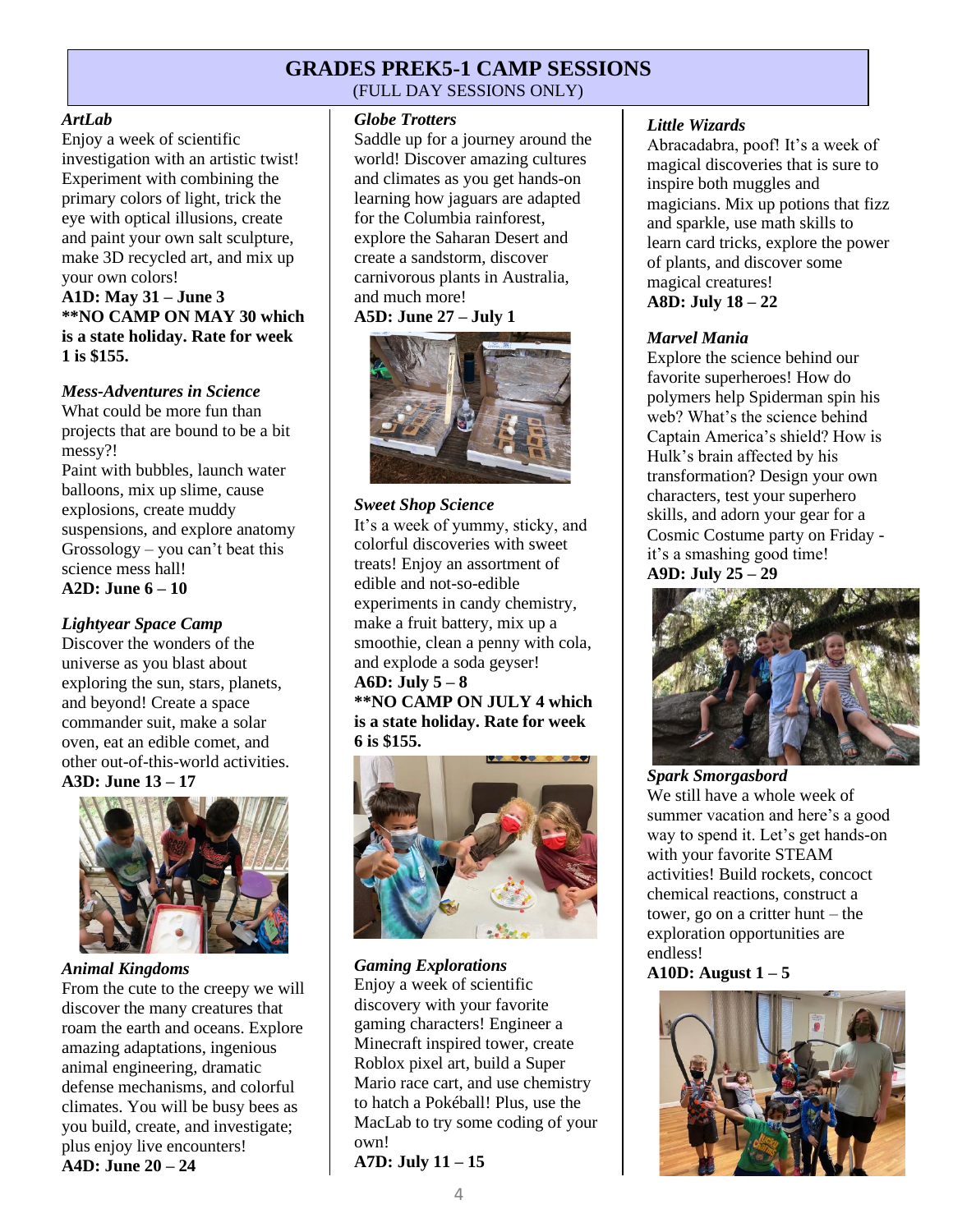# **GRADES 2-3 CAMP SESSIONS**  (FULL DAY SESSIONS ONLY)

#### *Splash O' Rama!*

What a great way to beat the heat  $$ with a water themed week of experiments and engineering activities! You will do all sorts of fun things like build a catapult to launch water balloons, make it rain in a jar, build buoyant barges, create watercolor art, and craft a leak proof bag! **B1D: May 31 – June 3 \*\*NO CAMP ON MAY 30 which** 

**is a state holiday. Rate for week 1 is \$155.** 

#### *Chemistry Concoctions*

Flash, pop, fizz! Get hands-on with experiments that reveal the wonders of chemistry. Scented silly putty, edible slime, explosive sandwich bags, foamy fountains mix up matter in projects that are way more than periodically fun! **B2D: June 6 – 10** 





#### *Myth Busting Science*

Have you ever wondered if candy really makes you hyper? Should you believe the 5-second rule? Can you really pull a tablecloth off a set table without breaking anything? Make predictions while getting hands-on unraveling the science from the fiction! **B3D: June 13 – 17**

#### *Zoology and Petcare*

From micro to mighty, discover the ins-and-outs of the animal kingdom! Explore anatomy, adaptations, and ecosystems. Learn the basics of caring for a variety of critters; create pet toys and edible treats. Plus, go on nature hikes around Lake Ella and enjoy live encounters in the classroom! **B4D: June 20 – 24**

#### *Rock-IT-BOT Kids*

Campers, are you ready to rock out an awesome week of camp exploring all things STEM? We'll get hands-on with rocketry, practice computer coding, program a Lego® Mindstorm robot, get creative with circuitry, design in 3D, and more!

• **Lab Fee \$10 B5D: June 27 – July 1**

#### *American Dinosaurs*

Prehistoric patriotic pterosaurs, what!? Sure, some of our favorite dinosaurs called North America home during the Mesozoic era. Explore what the continent looked like and meet the fascinating creatures that roamed the earth. **B6D: July 5 – 8**

**\*\*NO CAMP ON JULY 4 which is a state holiday. Rate for week 6 is \$155.** 

#### *Wizard School*

Head to Diagon Alley and embark on a spellbinding journey exploring the world of magic. Using your math and science skills, you'll learn to amaze friends and family with sleight of hand tricks, illusions, and potions – we'll also study herbology and magical creatures.

#### **B7D: July 11 – 15**

#### *Sweet and Salty Science*

Science never tasted so great! Excite molecules to make monster

marshmallows, whip up butter and learn about emulsions, enjoy optics experiments with Jell-O, and create your own shrunken potato head through



desiccation. It's a food lab that is delightful and (mostly) delicious!

• **Supply Fee: \$20 B8D: July 18 – 22**

#### *Pokémon Science*

It's a week dedicated to the art and science of your favorite anime characters! Discover Ponyta's luminescent tail resulting from a chemical reaction, explore sound with Whismur, and get hands-on with Charizard's melted rock! Plus, make a Pokéball and your own characters with super scientific powers! **B9D: July 25 – 29**



#### *Spark Smorgasbord*

It's time to wrap up a fun summer of exploration with a week dedicated to your favorite activities. It is an assorted week with hands-on projects that include marble coasters, mixing up icy treats, chemistry creations, biology investigations, coding – it's all that and more!

#### **B10D: August 1 – 5**

*Kona Shaved Ice Visits MoLab Campers Every Week!*

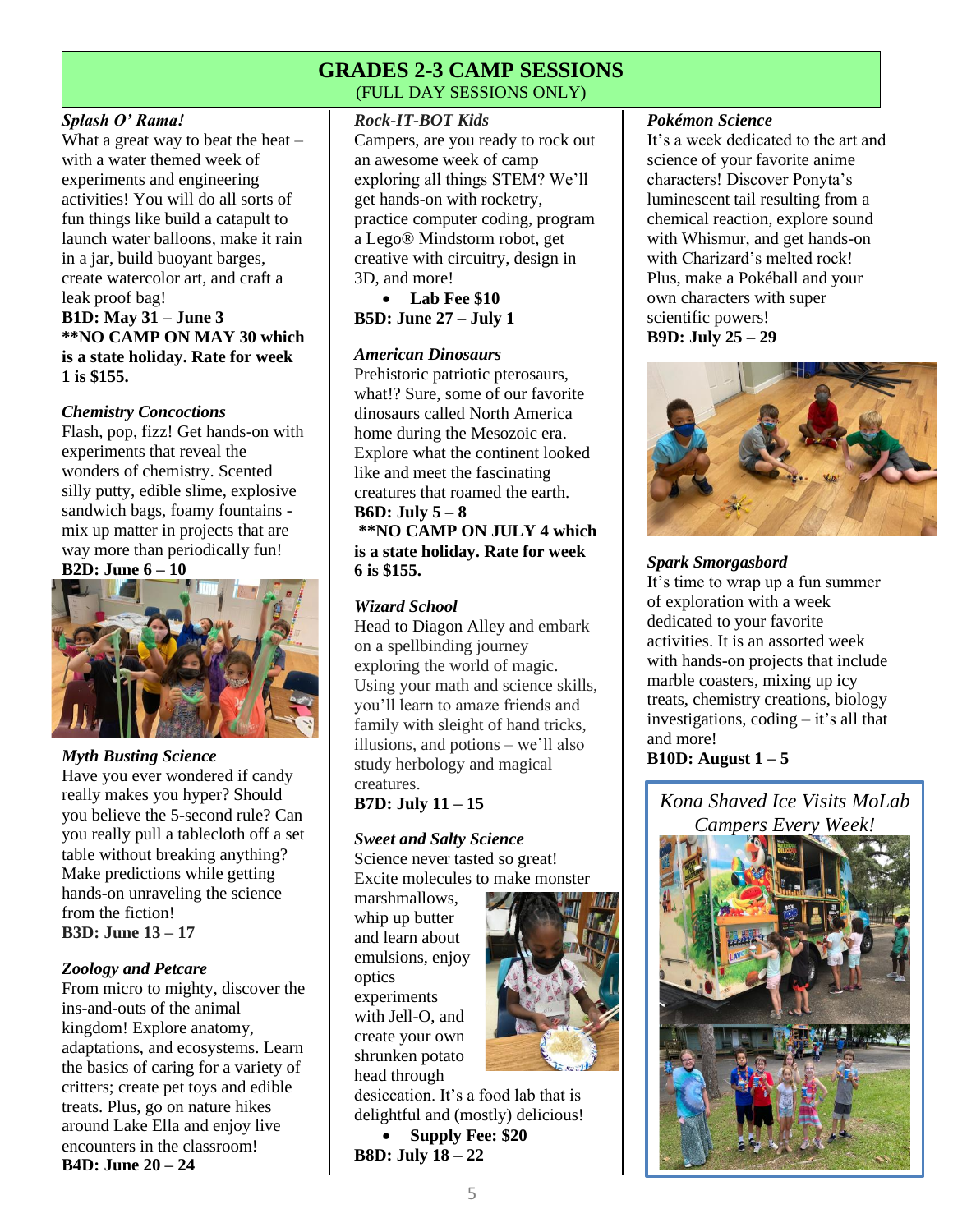# **GRADES 4-5 CAMP SESSIONS**  (FULL DAY SESSIONS ONLY)

#### *Let's Make Waves!*

Wow! Waves are all around us, although we don't think much about them unless we are at the beach. Get amped up, cool off, and make some noise while engaging in hands-on discovery in matter, motion, light, and sound. **C1D: May 31 – June 3 \*\*NO CAMP ON MAY 30 which is a state holiday. Rate for week 1 is \$155.**

#### *Hogwarts Academy*

All wizards, squibs, and muggles enrolled in this summer session of Hogwarts Academy will participate in daily lessons to assist

in the preparation of OWL Exams. Students will get hands-on with Herbology,



Potions, Astronomy, Arithmancy, History of Magic, and the Care of Magical Creatures. Lessons in the Defense Against the Dark Arts will not be taught at this time. **C2D: June 6 – 10**

#### *Hollywood Science*

Get ready to walk the red carpet! From the back lot to opening night, explore the world of movie magic. Practice the art of script writing, the science of special effects, and create your own short film. Bring your movie home to debut in a special premiere event for your family!

• **Supply Fee: \$15 C3D: June 13 – 17** 

#### *Ocean Science Explorers*

Explore the ocean deep and discover underwater ecosystems, shipwrecks, and lost civilizations from around the world. Learn about ocean currents and plate tectonics, weird and wild creatures; enjoy live encounters and get hands-on with experiments including a dissection lab.

• **Lab Fee: \$10 C4D: June 20 – 24** 



#### *Nailed It: Science Chef*

It's a week of kitchen chemistry, culinary explorations, and creative concoctions! Junior chefs will team up to cook tasty treats, write their own recipes, and explore savory combinations. The week starts with a lesson in kitchen safety and concludes with a fun chef challenge!

• **Supply Fee: \$25 C5D: June 27 – July 1** 

#### *Go Code Gamers!*

Calling all Pokémon, Super Mario, Dragon Ball Z fans to a camp where you will learn the ins-andouts of game creation! Get handson with introductory coding challenges, draw your own pixel art, customize your own avatar, develop stories, and create your own games and projects on platforms like Scratch and Roblox.

• **Lab Fee: \$15 C6D: July 5 – 8 \*\*NO CAMP ON JULY 4 which is a state holiday. Rate for week 6 is \$155.**

#### *Robotics Lab I*

No need to short circuit with this robotics camp! Learn the basics of robotics and get hands-on with fun experiments - build a robot hand, design a robot insect, and try tasks with robot fingers. Use your skills to assemble and program a robot with Lego® Mindstorms EV3 Education Software to navigate a course and overcome obstacles!

• **Lab Fee: \$10 C7D: July 11 – 15** 

#### *Survivor Science*

Survival is much more than just a science, it's an art. Discover what it takes to survive in extreme environments. How do animals do it? How would you? Get outdoors and practice the art of camouflage. Explore infectious diseases and create a zombie apocalypse kit, enjoy team challenges and obstacle courses, and take part in experiments as you learn the essentials for life.

**C8D: July 18 – 22** 

#### **CSI: Camp Spark!**

Uncover the art of investigation in this camp devoted to the science of crime solving investigation. Fine tune your agent analyzing abilities as you gather clues to unravel and solve mysteries. Put your skills to the test to catch the Camp Criminal Mastermind during a fun end-ofthe-week challenge! **C9D: July 25 – 29** 



#### *Spark Smorgasbord*

What did one uranium-238 nucleus say to the other? Gotta split! But not before we enjoy one more week of summer camp exploring all of our favorites – color coding, edible engineering, chemistry concoctions, exploding experiments – anything goes! **C10D: August 1 – 5** 

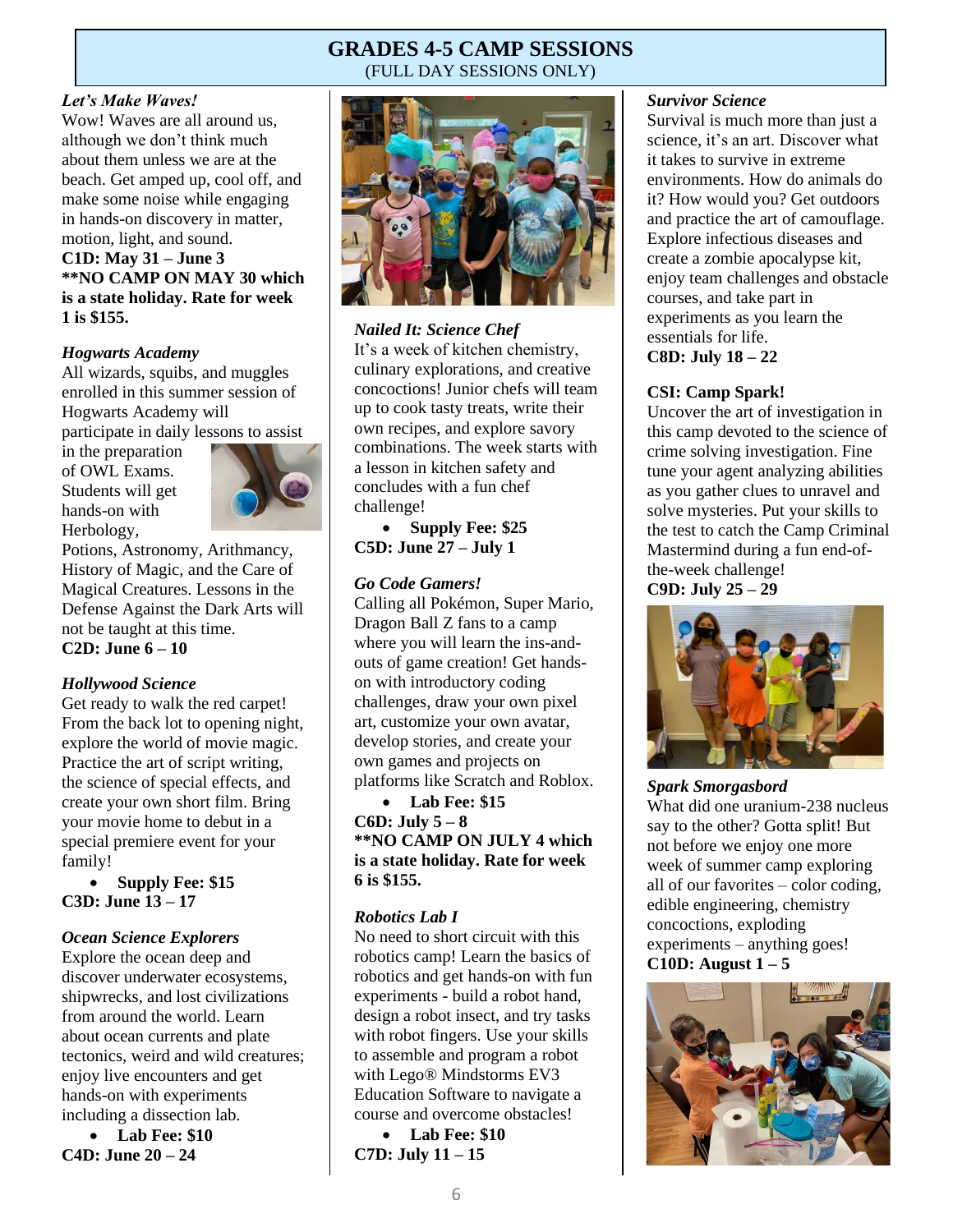# **GRADES 6-8 CAMP SESSIONS**  (FULL DAY SESSIONS ONLY)

#### *Minecraft Science*

Chemistry, geology, physics, math – Minecraft offers opportunities to investigate it all! Campers will discover rocks and minerals; as well as get creative to make pixel art and origami creepers. Explore engineering concepts to construct shelters, concoct fertilizer for crops, and build biodomes. Each day, enjoy hands-on challenges in a virtual world.

#### • **Lab Fee: \$10 D1D: May 31 – June 3 \*\*NO CAMP ON MAY 30 which is a state holiday. Rate for week 1 is \$155.**

#### *YouTube It*

Hey YouTube kids – let's spend the week exploring science as seen on "TV." Enjoy a week exploring the scientific method as you recreate experiments posted online. Team up and create your own science exploration that you film and edit, with the option of uploading it to MoLab's YouTube Channel. In just a minute, you'll be the SciShow star!

• **Lab Fee: \$10 D2D: June 6 – 10** 

# *Digital Photography*

Campers will enjoy a week discovering new techniques, experimenting with light and composition, and participating in projects that explore photographic genres. Plus, discover how computer technology can be used to

enhance digital creations all the while creating a portfolio of your work. Enjoy picturesque walks around Lake Ella.



• **Supply Fee: \$25 to cover the expenses of photo paper and ink.**

• **Campers will need to bring a digital camera with zoom, flash, and USB cord. iPhones with USB cords are an acceptable alternative. D3D: June 13 – 17**

# *Marine Biology*

Explore the biodiversity and importance of our oceans through hands-on projects, dissections, and live marine encounters from Carol's Critters. Experiment with sounds to learn about whale adaptations, learn what keeps a shark from sinking, explore dolphin behaviors, test salinity and hatch brine shrimp, and understand the importance of conservation.

• **Lab Fee: \$10 D4D: June 20 – 24**

#### *Coding and Videogame Makers*

Just don't play the games – create them! Spend the week getting hands-on as you learn to code through game design. Campers will sharpen their skills using a variety of platforms like GameMaker. Practice story development, programming, create avatars and mobs; plus explore careers in computer engineering!

• **Lab Fee: \$15 D5D: June 27 – July 1**

#### *Go Green Design Lab*

Get into the green scene and explore the science behind sustainability. Campers are the eco-engineers as they get hands-on exploring ways to improve our community. Experiment with managing runoff, find solutions to pollution, design your own mini-Xeriscape Garden, explore green careers, and more. Do you have what it takes to go green!

**D6D: July 5 – 8 \*\*NO CAMP ON JULY 4 which is a state holiday. Rate for week 6 is \$155.**

# *Master Mo-Chef*

Concoct, Create, Cook – work with mystery ingredients, learn kitchen safety, explore cooking chemistry and culinary science, master creativity, and presentation. The week is full of hands-on experiments and mini challenges. This camp culminates in a 2-hour competition with a mystery ingredient. It's a gastronomic adventure!

• **Supply Fee: \$30 D7D: July 11 – 15** 

#### *Robotics Lab II*

Explore the exciting world of robotics! Campers will participate in an assortment of engaging experiments and work with cuttingedge Lego® Mindstorms EV3 Education Software as they assemble, design, and program. Get hands-on experience with circuitry and programming with the culmination being an end of the week obstacle course – are you up for the challenge?

#### • **Lab Fee: \$10 D8D: July 18 – 22**



## *Showtime!*

Get the show on the road with a fun week dedicated to the art and science of play production. From Shakespeare to Lin-Manuel Miranda, walk in the footsteps of the greats as you team up to produce your own masterpiece; play script, set production, costume design, and special effects! All campers will receive a digital copy of the final product.

• **Supply Fee: \$15 D9D: July 25 – 29** 

#### *Spark Smorgasbord*

What's the best way to end the



summer? With MoLab, of course. Wrap up the summer with a whole host of super fantastic science discoveries. Duct tape engineering,

movie magic, edible engineering projects, chemistry conductions, coding, and much more! **D10D: August 1 – 5**